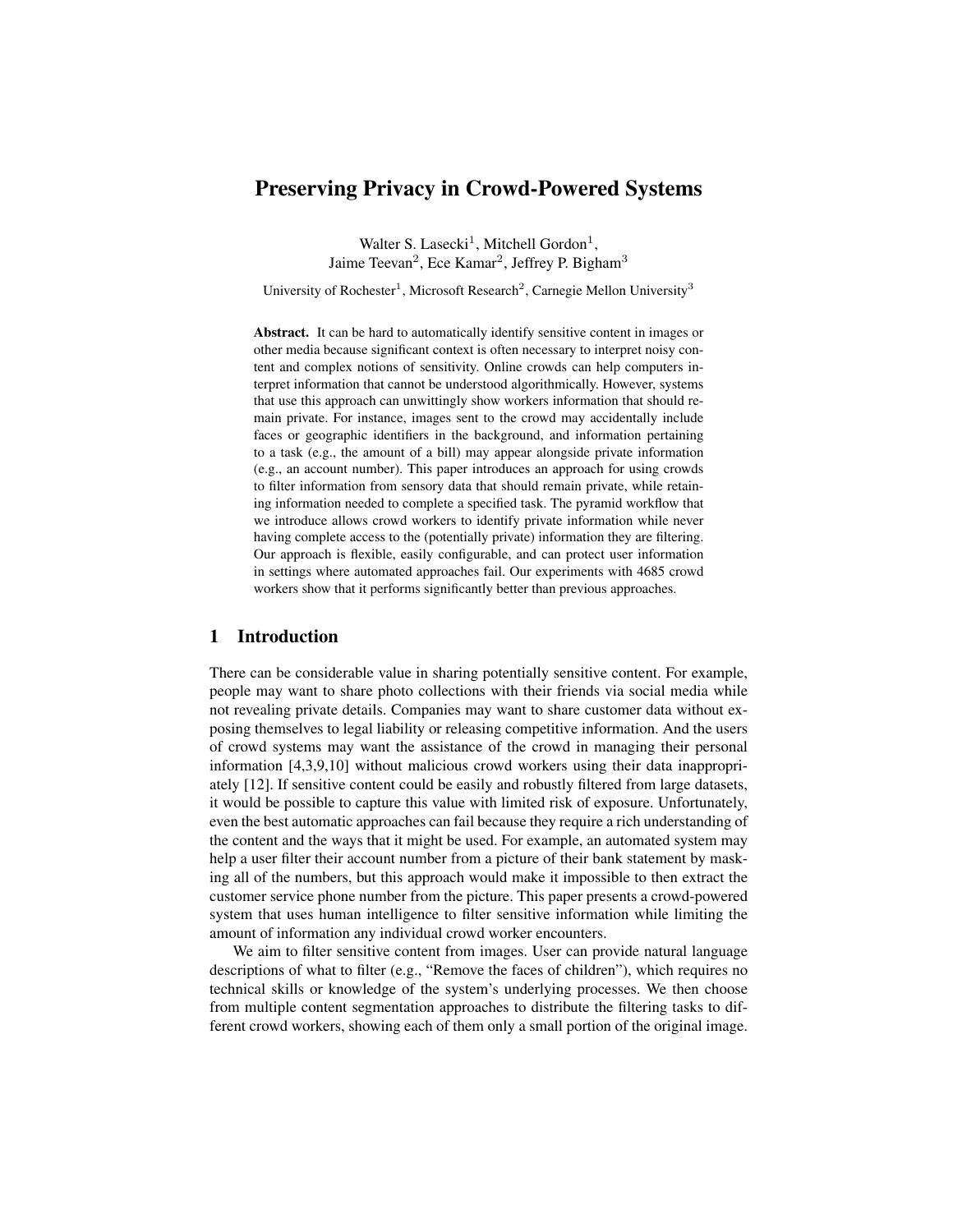The segment granularity is optimized by the system based on user-specified budget constraints using a novel method that employs multiple segmentation levels to avoid problems arising from unknown content granularity (e.g., the system does not know a priori how large a face is in a given image).

An increasing number of crowd-powered systems require workers to interact with user-generated data, such as audio recordings [\[10\]](#page-16-3), personal photographs [\[4\]](#page-16-0), email [\[9\]](#page-16-2), documents [\[3\]](#page-16-1), search queries [\[1\]](#page-16-5), and handwritten text [\[14](#page-16-6)[,5\]](#page-16-7). These systems can accidentally expose information users would like to remain private to the workers powering the system, but require exposing very similar content to function properly. For instance, a blind user of VizWiz [\[4\]](#page-16-0) may want the crowd to identify the name of a prescription medicine from a photograph of the bottle. Because prescription labels typically contain the patient's name, the crowd can only provide an answer without learning the user's identity if the patient's name is obscured, but the medicine's isn't. To address this challenge, we introduce a pre-processing step in the crowd pipeline.

We explore several ways of dividing content to protect sensitive information during the filtering stage, and introduce a novel *pyramid workflow* that uses multiple segment sizes to help overcome the problems with fixed-size segmentation approaches that have trouble when sensitive information appears at different sizes.To avoid filtering content needed to complete the underlying task, workers add semantic labels to the masks they generate. Our experiments with 4685 Mechanical Turk workers show that we can mask a variety of types of sensitive content from images without exposing it in the process, and while making it possible for a disjoint crowd of workers to perform the base task.

## 2 Related Work

We begin by outlining the types of tasks that crowdsourcing platforms employ that require workers to interact with end user information, and discuss the threats crowd workers pose to such systems.

### 2.1 Crowd Platforms that Expose User Data

Many crowd-powered systems assist users in their daily lives, often using data from users. For example, Soylent helps users edit documents [\[3\]](#page-16-1), and PlateMate determines how many calories meals contain based on photographs of them [\[15\]](#page-16-8). The intended tasks are generally not expected to contain sensitive information, but nevertheless may. For example, PlateMate may receive an image from a diner at a restaurant that accidentally includes a credit card on a table. Because crowd-powered systems can easily be confused with automated systems by end users, exposure can happen unintentionally. Interactive crowd-systems that respond to users in real time [\[11\]](#page-16-9) also make it easy to mistakenly capture sensitive information. Getting responses from the crowd in a few seconds [\[2\]](#page-16-10) means there is little time for users to review the content they are sending.

Assistive technologies are a natural match with crowdsourcing because they provide mediated access to human assistance. Scribe [\[10\]](#page-16-3), for example, provides deaf and hard of hearing users with real-time captions, and VizWiz [\[4\]](#page-16-0) allows blind users to get answers to arbitrary visual questions. These systems can have a profound impact on how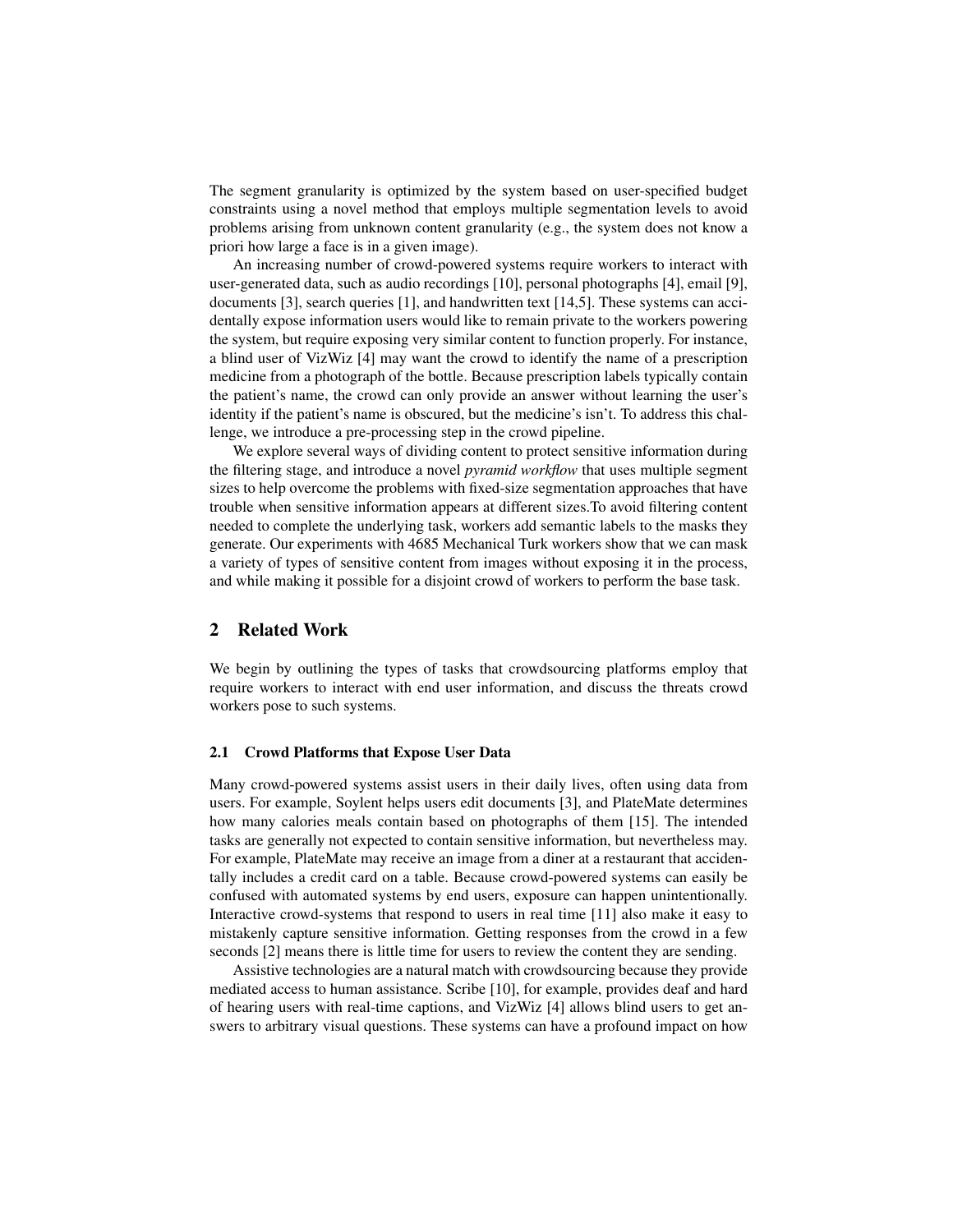users access the world around them. VizWiz has answered over 80,000 questions for thousands of users. However, users of these systems may be unable to effectively avoid capturing sensitive information. For example, a blind user might not be able to tell that they have inadvertently captured a billing statement in an image sent to VizWiz, and a deaf user might not be able to tell that their account information could be overheard in speech until after it has been captioned by Scribe [\[10\]](#page-16-3).

The identity of crowd workers on platforms like Amazon Mechanical Turk tend to be unknown to the requesters that hire them [\[13\]](#page-16-11). This anonymity, coupled with a range of worker skill levels and the need for workers to complete large numbers of tasks to earn a reasonable wage, create the need for quality control systems [\[3](#page-16-1)[,7\]](#page-16-12). These approaches increase the overall quality of the work, but at a cost; they tend to increase the number of workers who will see each piece of information contained in a task. Crowd-powered systems that use personal information potentially put users at risk for identity theft, blackmail, and other information-based attacks.

#### 2.2 Crowd-Based Privacy and Security Threats

Concerns with issues related to the privacy and security of sensitive information used in crowd-powered systems have led to some initial work exploring the types of problems that may arise. Harris et al. [\[6\]](#page-16-13) bring up the idea that ordinary workers might be hired for potentially malicious tasks. Lasecki et al. [\[12\]](#page-16-4) outline a variety of different individual and group (both coordinated and uncoordinated) attacks that are possible on current platforms, and demonstrate that workers can be hired to do seemingly-malicious tasks (such as copy a credit card number from another task), even if some percentage of workers will abstain from such tasks. Teodoro et al. [\[16\]](#page-16-14) also found similar hesitation to potentially illicit tasks, such as mailing lost cell phones to a service promising to find their owner and return them. Forums and other worker communities also help discourage this behavior. Our experiments investigate protecting image data of the kind dealt with by VizWiz when answering visual questions for blind users, where information from bank accounts, to names and addresses, to accident revealing images (e.g., accidentally taking a picture) may arise. For much of the valuable information, there is the potential for malicious workers to begin targeting such systems as their popularity grows and these incidences become more frequent [\[12\]](#page-16-4).

#### 2.3 Approaches to Preserving Privacy

To preserve privacy in crowd systems, Wang et al. [\[18\]](#page-16-15) studied how to detect malicious workers. However, most approaches have focused on protecting sensitive content. Varshney [\[17\]](#page-16-16) proposed using visual noise and task separation to preserve the privacy of content in images. This could help protect some types of information, but in many cases information needed to complete the final task (e.g., read a label for a blind user) is lost. Little and Sun [\[14\]](#page-16-6) looked at protecting privacy in medical records by asking workers to first annotate a blank record to indicate where field values are entered, then using this information to divide a real medical record into pieces that workers could help transcribe without being able to see too much information.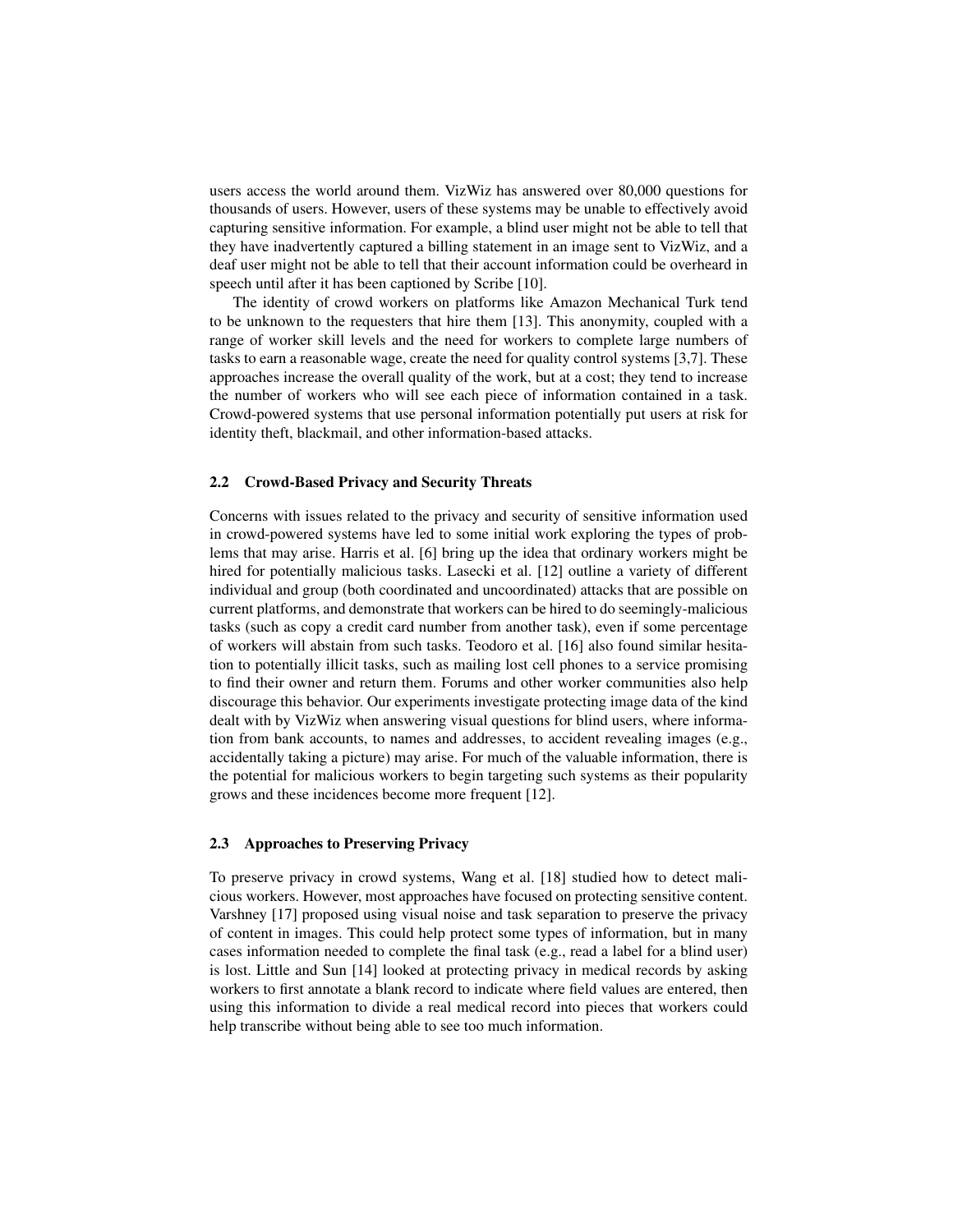We attempt to counter these threats by ensuring that no worker individually is able to see enough information to do the end user harm. It differs from existing approaches in that: i) the final task being completed does not need to be unknown a priori, ii) it uses a general model in which we do not have an initial template that can be used to advise the division of future tasks, and iii) the division algorithm progressively zooms out while applying partial masks along the way, overcoming many of the context-based challenges encountered in previous work (e.g., information referenced in other pieces). While few systems can prevent coordinated groups from attaining information from tasks, protecting against individual worker threats drastically decreases the threat to end users. To our knowledge, ours is the first work to explore such approaches to general, task-independent privacy preservation using an implemented system.

### 3 CrowdMask

Our approach protects end users from an important class of privacy/security threats that arises in crowd-powered systems by filtering potentially sensitive content that is unnecessary for the system to operate before it is sent to the crowd. Users define "filters" in natural language for content sent to the crowd. Filters may be defined *a priori* or at sending time, depending on the application and preference. Our approach acts as a filtering step preceding a regular crowd task, instead of having workers try to answer the from a single smaller piece of the image, because the context available in the larger scene is often required to complete their task.

### 3.1 Dividing Content

The base approach used is to divide content into pieces that each contain incomplete information. This can greatly reduce the risks faced by end users, but is sensitive to the type of risk, granularity, and information available in specific instances. For instance, an image may contain multiple types of PII: a person's face, their name on a nametag, and a partial reflection of them in a mirror. Each of these sources of information can be in a different location, can be a different size, and may be identifiable in different ways.

The problem that we address is that of setting an appropriate granularity for the segmentation. A single segment granularity might allow these pieces of information to be separated from one another, but each still might be contained in a single segment. Setting the granularity of the segmentation higher might result in the person's name tag being filtered out successfully without anyone seeing their full name or job title, but also might result in the person's face being divided into pieces too small to identify that each one is part of a face – resulting in no piece of the face being filtered, meaning the user's face remains unmasked in the final image.

#### 3.2 The Pyramid Workflow for Minimal-Knowledge Filtering

To solve the granularity identification problem, we use a *pyramid workflow* that first presents very small segments of the image and iteratively zooms out in order to identify visual information at different characteristic sizes. Rather than segmenting an image at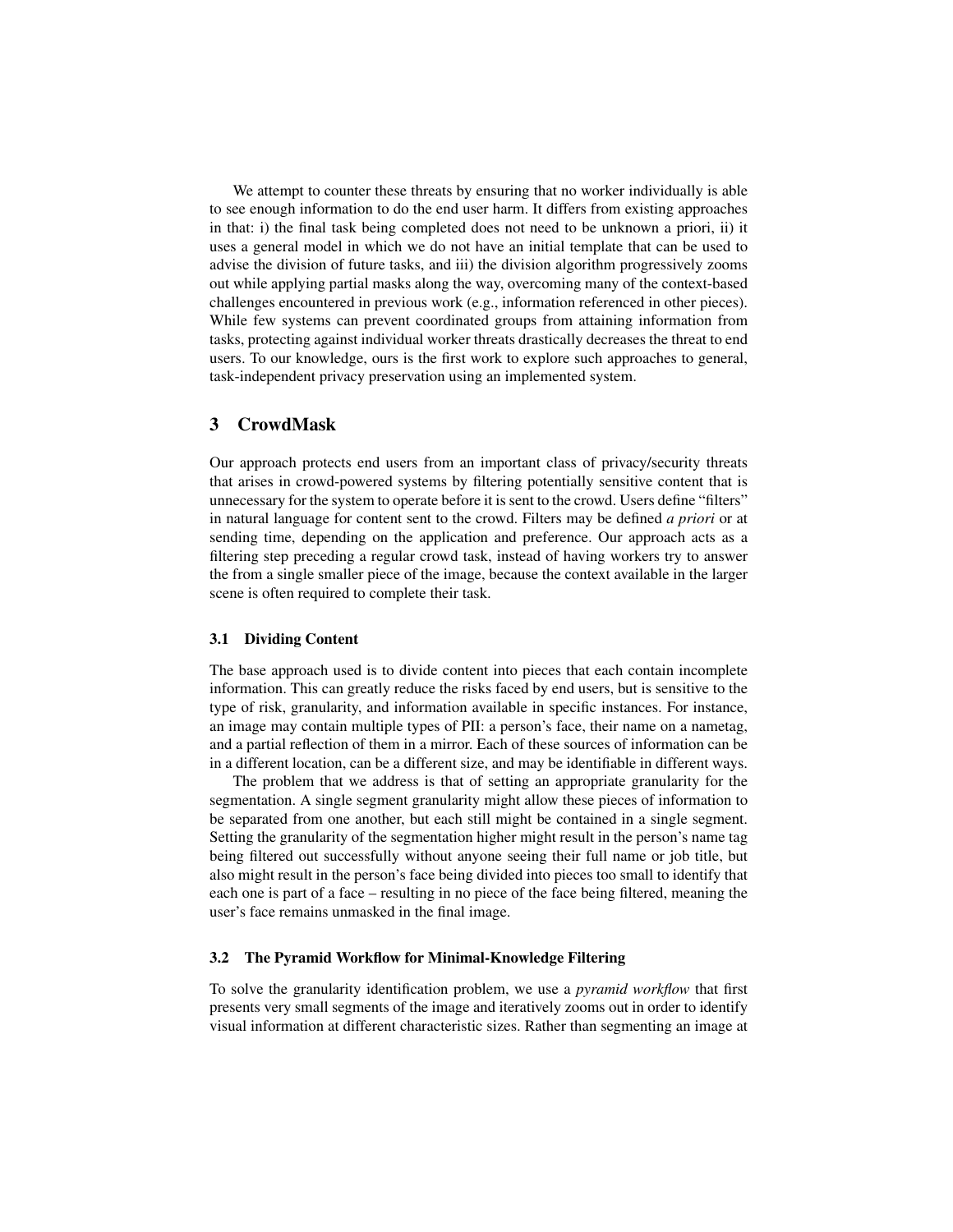a single level of granularity, this multi-level zooming and masking approach segments an image at multiple granularities. Workers are first shown the smallest possible segments, which is least likely to reveal sensitive information. Once all segments of this size have been filtered, workers are shown larger segments with prior masks applied to the images. This process continues until workers have filtered all levels of granularity.

Consider the previous example of an image that contains both a face and a nametag. Applying multi-level filtering allows both the nametags and face to successfully be filtered out without any worker seeing the entire nametag or face. Initially, workers see only small segments of the image, which allows them to filter out the nametags. However, it can be difficult or impossible to tell that such small segments contain faces. Filtering faces requires subsequent, larger segments. These larger segments have the potential to reveal more information, but the nametags will be masked thanks to the filtering that took place at the smaller size. This allows workers to identify all regions that should be filtered without revealing the entire object.

#### 3.3 Optimizing Segment Sizes

As mentioned before, content can vary greatly in size and type of information. To use our multi-level approach effectively, there must be a difference between each level so that workers can gain new context and recognize potential threats that they could not in the previous level, without simply revealing large pieces of the content.

To do this, we optimize the separation in segment sizes between different zoom levels, given a cost bound. We start with the maximum amount that a user is willing to pay to filter each query. Given the user's budget  $B$ , and the cost of a crowd task  $C$ , we can compute the total number of questions N that we can have answered,  $N = B/C$ .

Using this bound, we then select a number of levels  $L$  to use. The selection of this value is dependent on the type, size, and quality of content that will be used. For instance, high resolution images may require more levels to effectively filter because both small distant objects and large close objects may contain legible information. In preliminary trials we found that 3 levels effectively handled content seen in web images and those taken by most smart phones. Assuming  $L = 3$ , we can set up a linear system to find the segment sizes for each level that maximizes separation:

$$
N = \sum_{i \in 0...L} N_i = N_1 + N_2 + N_3
$$

Where  $N_i$  is the number of segments to be created at level i. Now, we want to find the growth factor  $G$  between levels. Redefining this linear system as a function of the growth rate gives:

$$
N = N_1 + G * N_1 + G * (G * N_1) = N_1 + G(N_1) + G^2(N_1)
$$

We set a minimum division size for  $N_1$  of M (where  $M = 2 \times 2 = 4$  is the smallest non-trivial segmentation). This is used as the division for the smallest size of the image at the lowest zoom level, while the number of segments along the other dimension of the image is calculated proportionaly to the aspect ratio of the image (e.g., a 2:1 aspect ratio image would end up divided into  $2 \times 4 = 8$  segments). This gives:

$$
N_1 \geq M \text{ so } N_1 + G(N_1) + G^2(N_1) = M(1 + G + G^2)
$$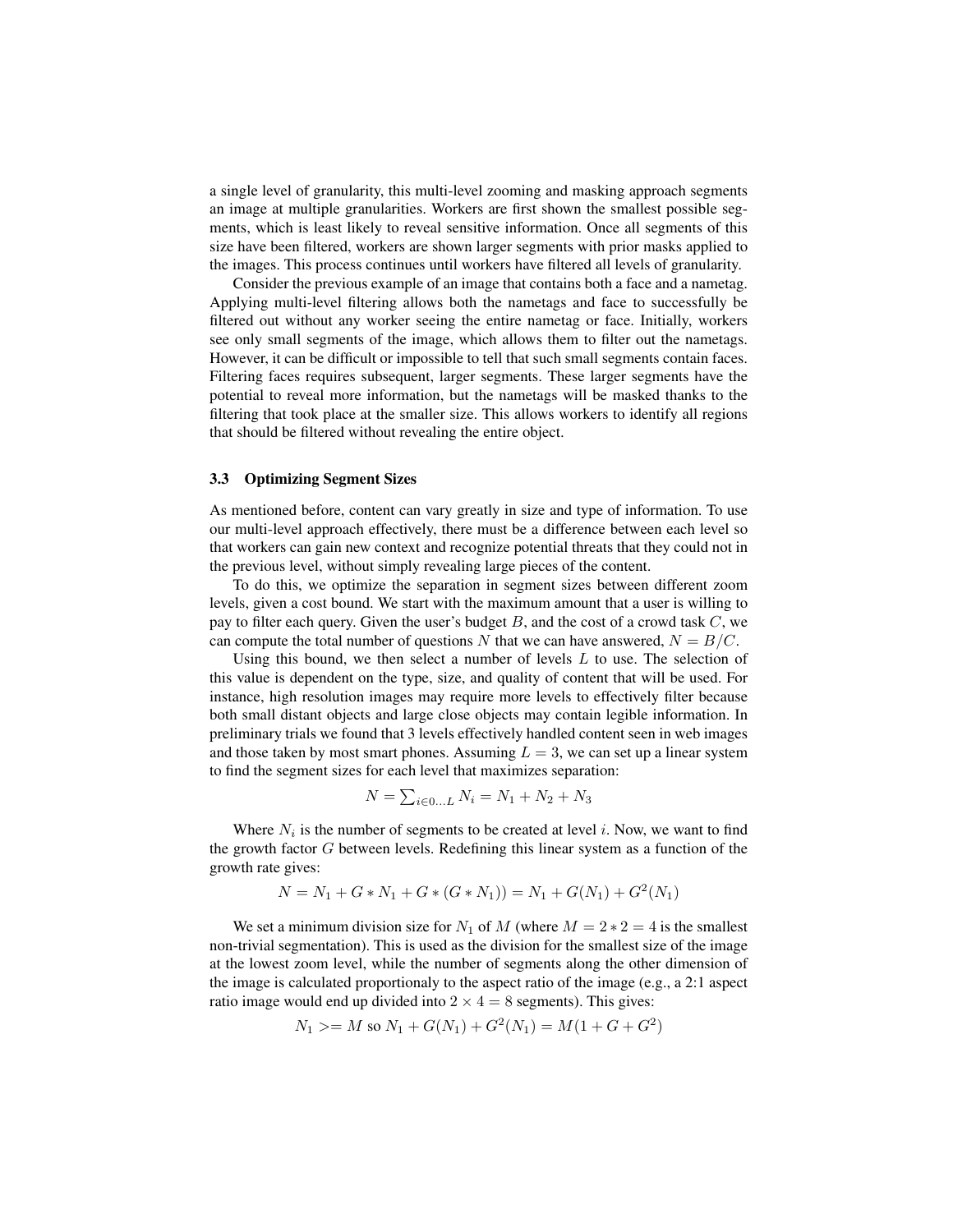Now we can factor this term to find the solutions for  $q$ . Note that while this case can be solved using the quadratic formula, not all selections of  $L$  will lead to such clean forms – for instance,  $L = 6$  results in a fifth degree polynomial that cannot be factored. In these cases, there are numerical methods can find solutions well within a reasonable margin of error. Finally, we get our growth rate:

$$
G=\sqrt{N/M-3/4}-1/2
$$

While we use this algorithm to generate segments with maximal separation, which is the "optimal" case for our approach, users need only provide a price they are willing to pay prior to sending their source image.

#### 3.4 Predicting Sensitive Content

In addition to directly showing workers images, we can also leverage their understanding of the scene to predict what is in adjacent segments even without showing them. For instance, if we are filtering for PII and workers observe someone's body in one image, then it can be reasonably assumed that their face may be showing directly above it. The worker interface includes a second stage (Figure  $1(a)$ ) that asks workers to indicate whether the segments around it are: *(i)* very likely to contain sensitive information, *(ii)* very likely *not* to contain sensitive information, or *(iii)* they are unsure of what would be contained (the default answer).

To best use workers' ability to predict content outside of their current view, we issue images in each level of our process in two interleaved "checkerboard" patterns, where each segment shown in the first pass is bordered directly above, below, left, and right by content that has not yet been seen by another worker. After this first pass has been completed, images from the alternate segments are issued to arriving workers. Doing this allows us to withhold asking about segments from the first pass with sufficient agreement between workers on content being or not being present. In the best case, over 50% of the segments from a level can be answered without the need for workers to even view the segment itself (some content can be filtered from the diagonal elements in the first level). While we expect such extreme cases to be rare, there is the possibility for large privacy gains and cost savings.

#### 3.5 System

CrowdMask is comprised of three main components: an end user session creation process, a front-end interface for crowd-workers to complete their specified task, and server-side image modification framework.

The end user session creation process allows the user to specify an image to be filtered, the number of granularity levels to use, the maximum amount they would like their session to cost, and the instructions that are shown to workers. Their maximum cost determines what size segments each level of granularity will use.

The worker interface shows an image and a "yes" or "no" question, such as "Does this image contain any sensitive content?" Filtering is done on a per-segment basis to simplify the task and make consensus-finding more tractable, though it reduces precision. Workers then provide a short, textual label to describe what they saw in the image.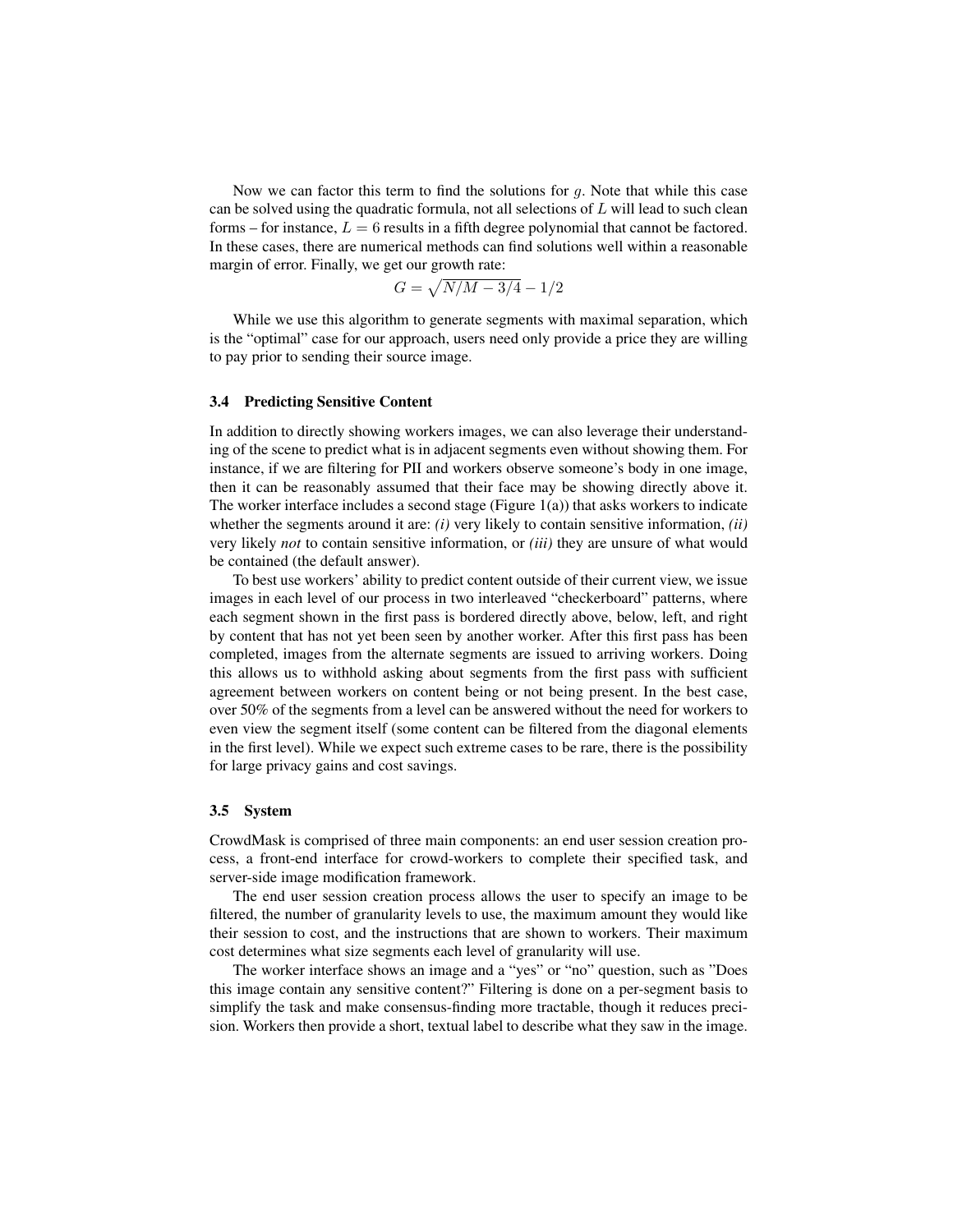<span id="page-6-0"></span>



(a) The image content prediction UI allows workers to label the likely sensitivity of adjacent segments without seeing them.

(b) Image with personally identifying information (PII) filtered. Here, the bills do not contain PII because there is no name or other identity readable from this distance in the image.

Finally, workers are asked to predict whether there may be any sensitive content that surrounds the image, using a  $3x3$  grid that contains the served image and surrounded by empty, clickable boxes that allow workers to mark the predicted content of each box as either "sensitive," "not sensitive," or "don't know." The system serves workers segments starting with the highest zoom level. Importantly, images are segmented and filtered server-side to prevent workers from being able to bypass our restrictions.

### 3.6 Other Filtering Options

The segmentation approaches we use can also be combined with other filtering approaches. For instance, segments can be blurred before showing them to workers. While blurring alone cannot ensure or attempt to optimize for the trade-off between hiding content and providing sufficient context to decide what to block, it can provide another protective layer in front of a task. Simple blurring might prevent text below a certain size from being read (if it is known that this might be a common case for sensitive information), and even when no additional information is available, it can be used as an initial pass, in much the same way that the predictive step described above provides a pre-filter for some content. In this case, the result would be the first pass in a given level being blurred, and any content that can still be identified through the blurring as potentially harmful is marked without ever showing workers the high-definition version. In cases where nothing can be identified, the de-blurred segment is shown to workers. This process can repeat at each segmentation granularity if desired. Overall, the goal remains the same as in the rest of the system – to avoid showing workers more than the minimum amount of information they need to flag content as potentially sensitive.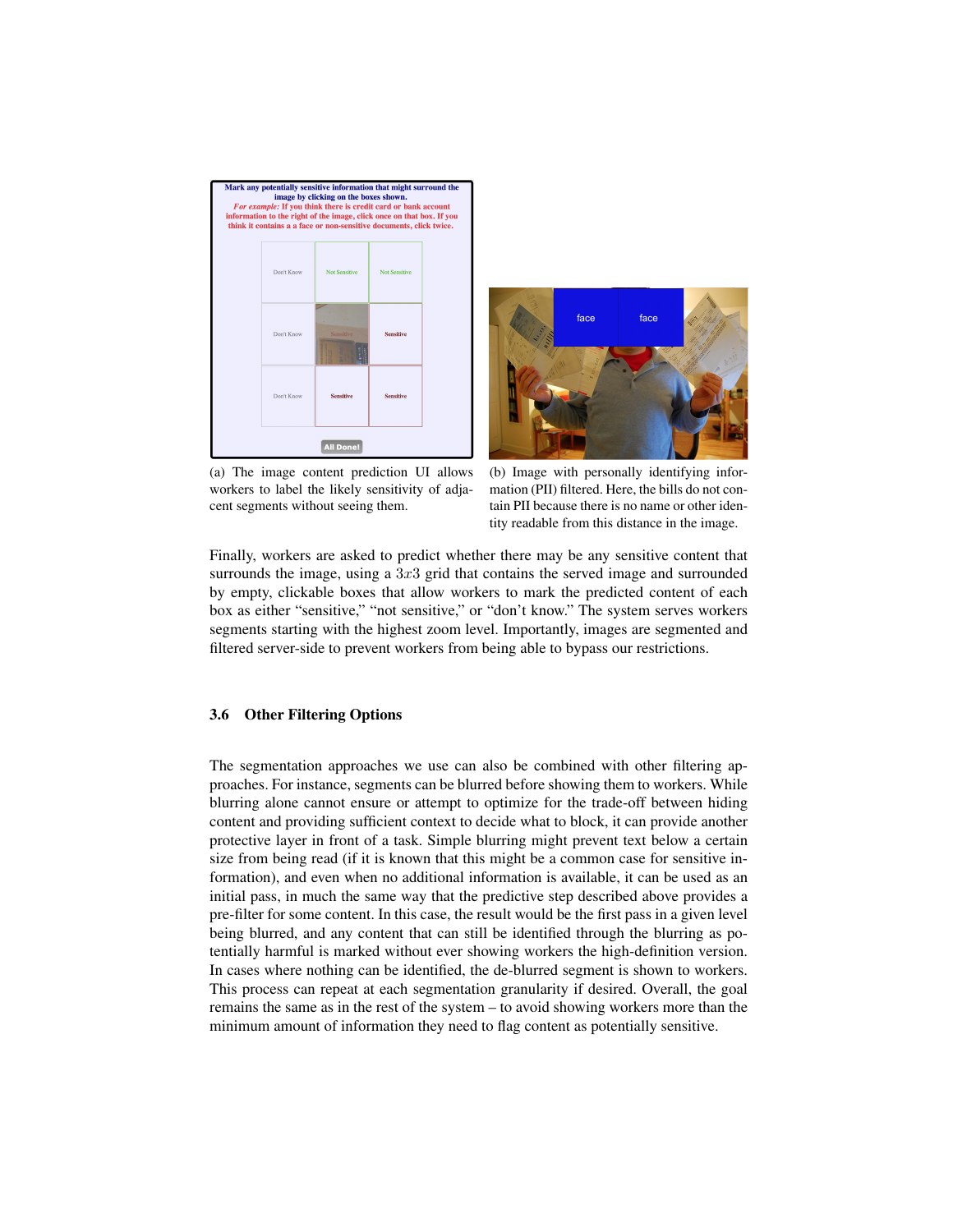#### 3.7 Semantic Labeling

To help workers – both those helping to filter content, as well as those who contribute to the final task – correctly complete their task, they need a certain amount of context. While our masking process prevents much of the context that may create a risk for the requester, this can be partially mitigated by providing a simple description of what content is being hidden from workers. To provide this, we also collect a 1-2 word label from workers after they mark an image as sensitive or not. This label can then be applied to the mask that covers the content in subsequent levels. While this information is only useful to future workers in the case where the worker marks something as sensitive, we always collect a label to prevent this additional effort from biasing workers towards labeling as not sensitive.

### 4 Preliminary Tests

As an initial exploration of the feasibility of our approach, we explored the level at which people can determine what class of object they are viewing, *e.g.*, an arm, a face, a keyboard, versus the level that they can identify a specific instance of an object, *e.g.* a particular person. We used images of people and objects that had been cropped to the size of the entire image (400px by 400px) so that the relative size of the element in the image would not be a factor. In real images, content will vary in size and may appear as a small piece or far larger than a fixed-size image segment, no matter what the chosen segment size is. The following experiments used Mechanical Turk workers, each paid \$0.14-\$0.16 per task.

Element Recognition To evaluate whether the crowd can recognize elements at increasing levels of granularity, we showed 60 Mechanical Turk workers images of both a face and credit card at three levels of granularity and asked them to identify what type of element they saw using a multiple choice question with five plausible answers. Each level of granularity received responses from 10 unique workers, and no worker could answer for more than one level of granularity of a given image.

When shown half of a credit card, 100% of workers were able to correctly identify it as a credit card. When shown  $\frac{1}{5}$  and  $\frac{1}{10}$  of a credit card, 80% and 70% of workers correctly identified it, respectively. However, when trying to recognize a face, the worker success rate dropped far more quickly. When showing  $\frac{1}{2}$  and  $\frac{1}{5}$  of a face, 100% of workers correctly identified that they had seen a face. However, at a granularity level of  $\frac{1}{10}$ , that number dropped to 40%.

We also conducted a second set of experiments with 60 more Mechanical Turk workers that used the segment's output, and asked workers whether or not the segment they were viewing contained either a face or a credit card, instead of a less clearlydefined query such as "sensitive information." We ran this using the same images as in the multi-level masking experiments, and at the same three levels of granularity. One image contained neither a face nor a credit card number, and the crowd correctly did not mask any of those segments. For the images that contained a face or credit card, the crowd masked them with an average precision of .92 and recall of .91.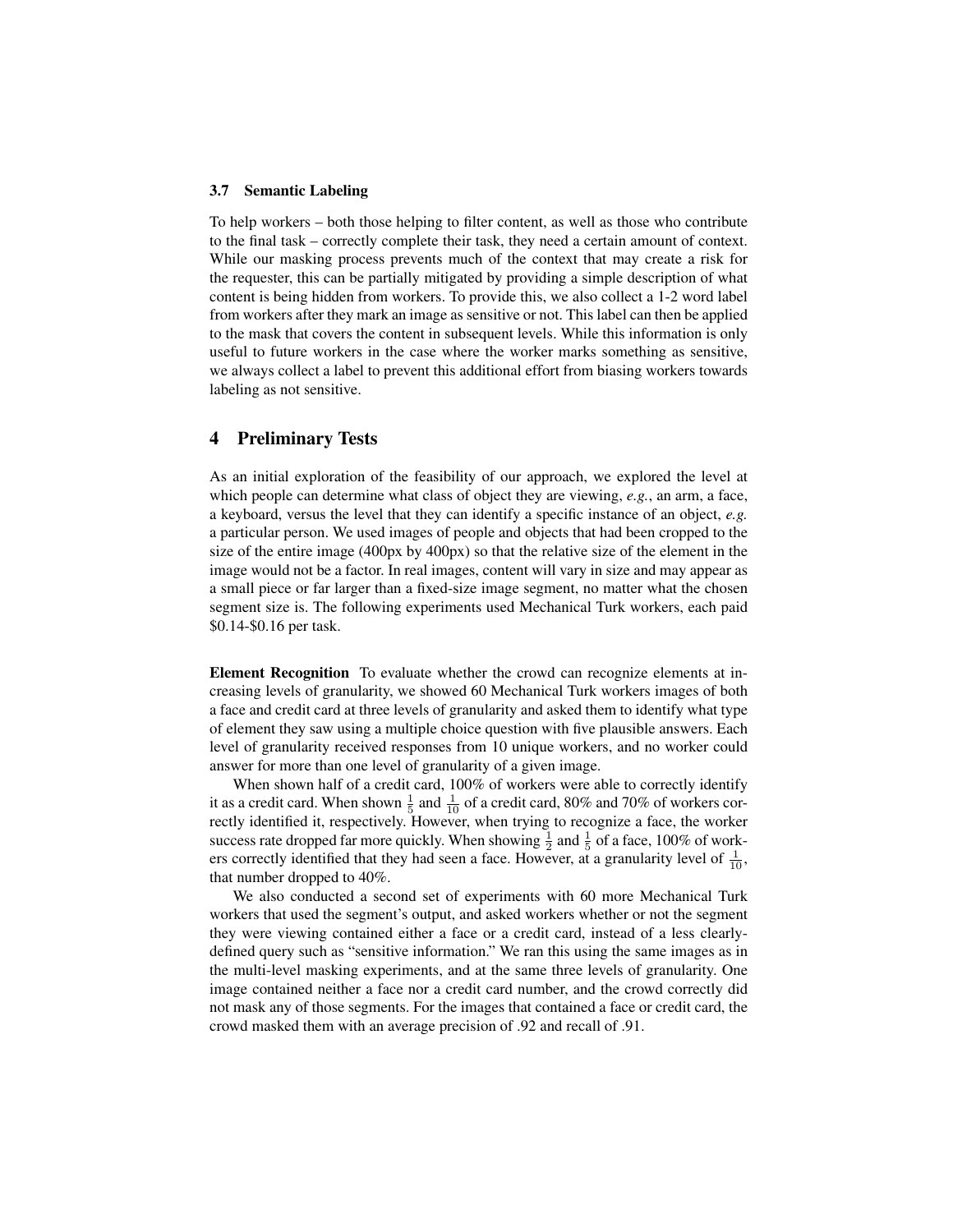Identity Recognition Evaluating the effectiveness of our approach at concealing information, such as personal identity, from crowd workers relies on how much of an effect image segmentation has on workers' ability to recognize and identify a person's face given different sized image segments. To evaluate this, we showed 125 Mechanical Turk workers 16, 6, and 3 segments of a face at three levels of granularity, respectively. 5 workers viewed each segment, and we asked them "Does this image contain a face?" Then, before ending the task, we presented workers with a police-lineup style interface showing six images of faces side-by-side in random order. One of these images was a different picture of the same person they saw in the previous screen, but in a slightly different setting. We avoided using the same image of the person to avoid other pieces of the scene being used to identify the matching image. The other five images in the lineup were all people of the same race, gender, and approximate age, but were identifiable as different people. We asked workers which, if any, of those faces they recognized from the image that they just filtered. We tested five different sets of images, spanning multiple races and genders.

We found that, when simply showing workers a full image of the face without any level of granularity, workers correctly recognized that person around 60% of the time. When segmenting the face into just two segments, the rate of recognition dropped to just 13%. When segmenting the face at a much higher level of granularity - divided into 16 segments, the recognition rate dropped even further to 7.9%.

#### 4.1 Discussion

The key finding from these initial studies is that workers can identify the class of an element in an image even when it is divided in half (100% of workers got the answer correct), whereas only 13% were able to determine the identity of the person in the photo. In naive image segmentation (where a single level is used), the segmentation must divide content by luck to a sufficiently small size. Decreasing the size of segments will increase the chances of dividing arbitrary content into pieces too small to identify some piece of information, but it also increases the chance that some element is divided beyond workers' ability to accurately identify its class. This suggests that we use of a progressive, multi-level approach will allow the system to filter what can be identified with smaller pieces of information, *e.g.*, easier to identify elements and those with a smaller overall size, while not revealing too much, and then progress to a larger image (with previously masked content removed) in order to find content that could not be identified prior to that. Because the threshold for class identification is lower than entity identification, this approach is able to mask before identification is possible.

### 5 Experimental Setup

Our evaluation focused on images because they comprise a common content type in crowd tasks, and they clearly demonstrate challenges faced when trying to filter out specific information, such as variable size elements (faces, text, etc.). Furthermore, the only atomic units in images are pixels, but these are clearly too high granularity. This is unlike in text, where words or even letters are an easy-to-use minimum granularity.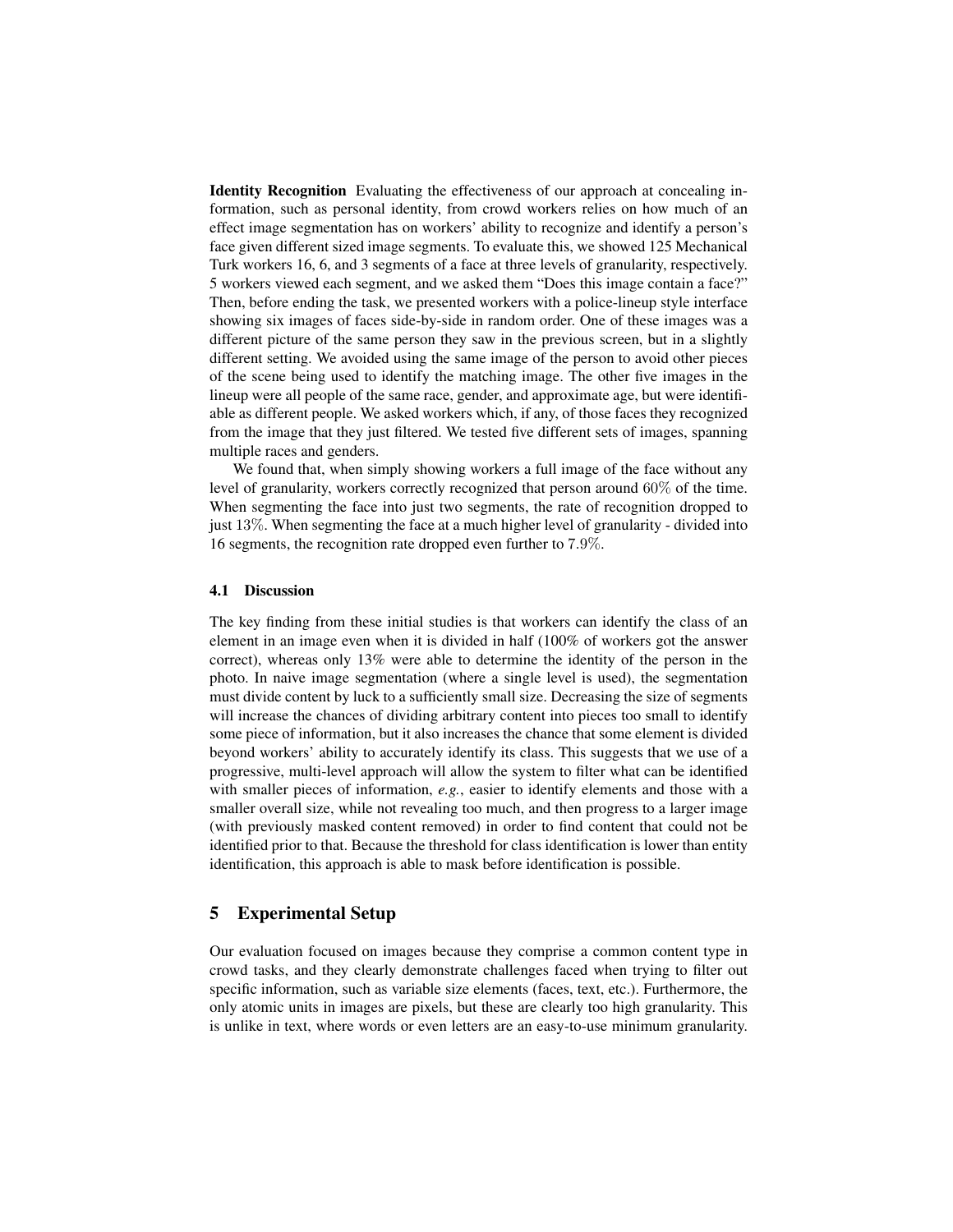We evaluate four main issues: *(i)* how varying the natural language question asked and the instructions provided to workers varies their responses and reliability, *(ii)* how well workers are able to identify and mark sensitive content given a query and different size image segmentation, *(iii)* how well workers can predict sensitive content that they cannot directly see in their current image, and *(iv)* how masking images affects the ability of a different group of workers to complete the initial task requested by the user.

#### 5.1 Experimental Design

Within image tasks, we were interested in demonstrating that this method is effective even in use cases that not only involved a diverse set of scenarios with potential privacy risks, but also that hold real benefit in solving. As such, we focused on the types of images that blind users take when using VizWiz [\[4\]](#page-16-0). Our dataset consisted of 15 creative commons licensed images collected from the web. These images spanned a wide range of different content: from credit card numbers and bills, to faces and to police protests, to potentially embarrassing actions.

We recruited workers from Mechanical Turk and paid \$0.14 to \$0.16 cents per task, which were estimated to take around 30 seconds each, resulting in a pay rate of \$16.80 – \$19.20 per hour (far above the typical wage on Mechanical Turk). 3 workers were recruited for each image segment, except where stated otherwise. No worker filters were used, and all completed tasks were accepted (no filtering was done on the data prior to the thresholds we describe for each trial).

#### 5.2 Exploring Parameters

Effects of Segmentation Granularity To help us determine the optimal granularity levels to use for our other studies, we filtered images with a very high max-cost, meaning that the highest level of granularity consisted of a very large number of small segments and a total of 112 segments across all levels, divided up as 88 small, 20 medium, and 4 large. We found that the crowd could effectively filter some content in phone-sized images at this level. For large objects such as faces, less of the overall face needed to be masked before the face was no longer recognizable. However, some smaller objects were not able to be masked until a later, lower granularity level because the smallest segments did not render those objects recognizable. Ultimately, results were effectively the same as the lower cost option for these type of images. Therefore, this very high level of max-cost was higher than necessary for our test set of phone-sized images.

Asking the Right Questions We tested four variants of instructions that the system presented to workers. Each instruction type was evaluated using the first three of the four images described in the main section of the Experimental Results and using a similar setup, but with one trial for each image + both PII and sensitive information instead of three. These images, segmented into three levels with 25 segments total, were run both for sensitive information and personally identifiable information, separately. Each segment was viewed by three Mechanical Turk workers (1821 total over four question types) paid \$0.14 - \$0.16 per task.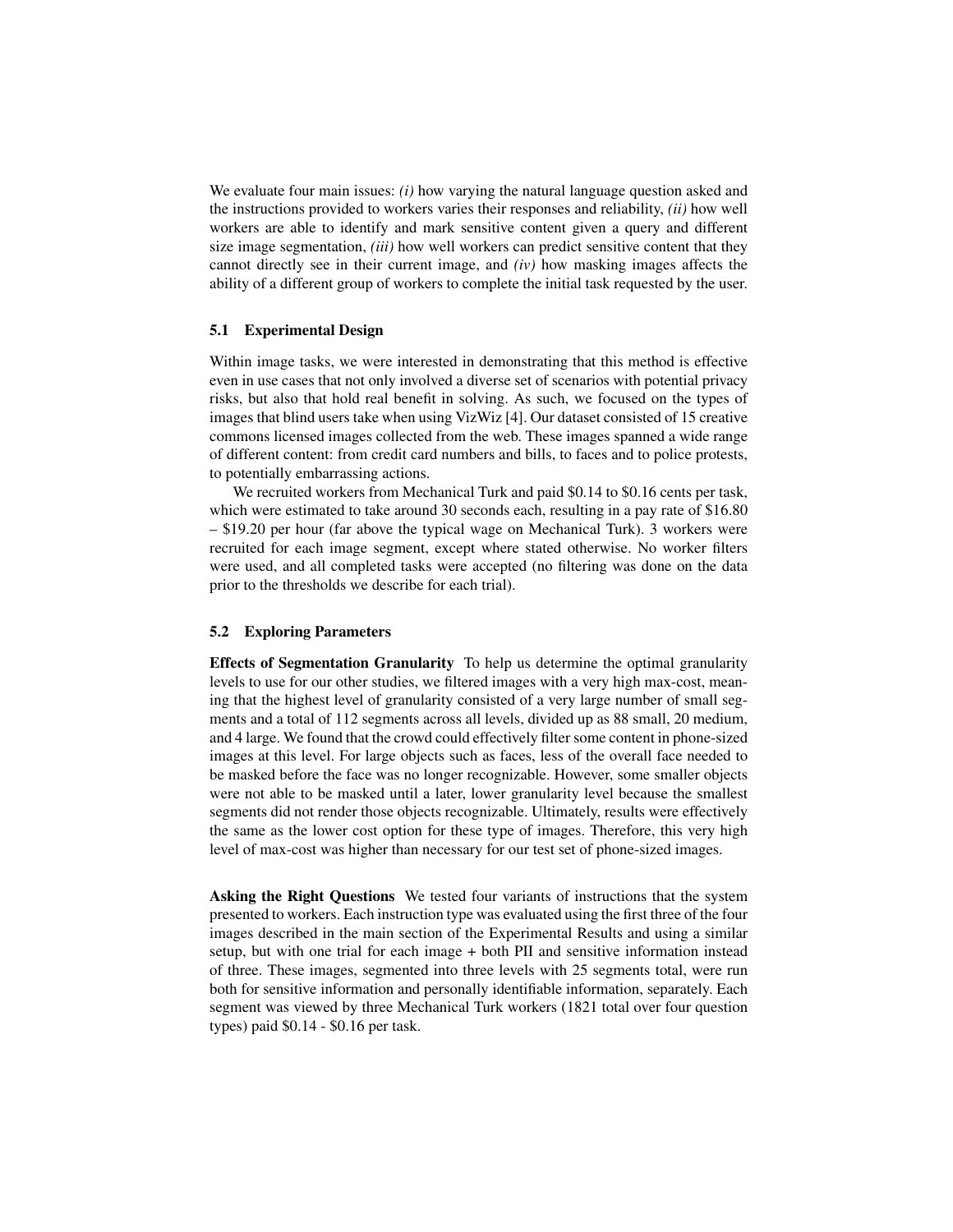<span id="page-10-0"></span>

(c) Average precision and recall the 24 total runs on 4 images. We found that at 50% agreement, the resulting precision is 38.2% and recall is 94.8%. When the agreement is 80%, there is an increase in precision to 52.9% and an increase in recall to 66.5%.



<span id="page-10-1"></span>(d) Average precision and recall scores from just the highest level of granularity in the main experiment. Averages are across all tests from all four instruction types.

- (F1) Filter Question: Workers are shown only the intended filter definition. For example, "Does this image contain any potentially sensitive information about the requester?"
- (F2) Filter Question with Example: The initial question, with examples that give workers an idea of the types of what should be filtered: "For example: If the image contains a face, name, address, or other contact information, click 'yes'."
- (F3) Filter Question with Example and Non-Example: The initial question, examples, and non-examples that give workers an idea of what type of should *not* filtered: "If it contains a company name or non-identifying documents, click 'no'."
- (F4) Filter Question with Non-Examples and End Goal: The question, examples, non-examples, and the task's goal, that tells workers what information we ultimately need from the image after filtering. The hope is that this information will prevent workers from electing to mask segments that make the goal (e.g., answering "Which of these is my library card?") impossible.

We observed that worker responses varied significantly by each instruction type. F1 was subject to each individual worker's idea of what the question meant. This led to often disparate answers, and generally resulted in both false-positives and false-negatives. This caused high disagreement among worker responses: when looking at the labels provided by workers, the crowd often correctly identified an object that they saw, but disagreed on whether that object needed to be filtered. F2 gave the workers an idea of what the question was looking for, but actually resulted in a larger number of falsepositives. In 5 of the 6 runs, the crowd masked more than half of the image, significantly more than our baseline and more than any other instruction type. F3 attempted to rein in the false-positives, but we found that workers often did not listen to our non-example. For instance, the crowd masked a face even when specifically asked not to. Finally, F4 produced images closest to our baseline, with unwanted information masked, but enough information left to answer the end-goal. As a result of this preliminary experiment, all experiments were performed using F4 instructions.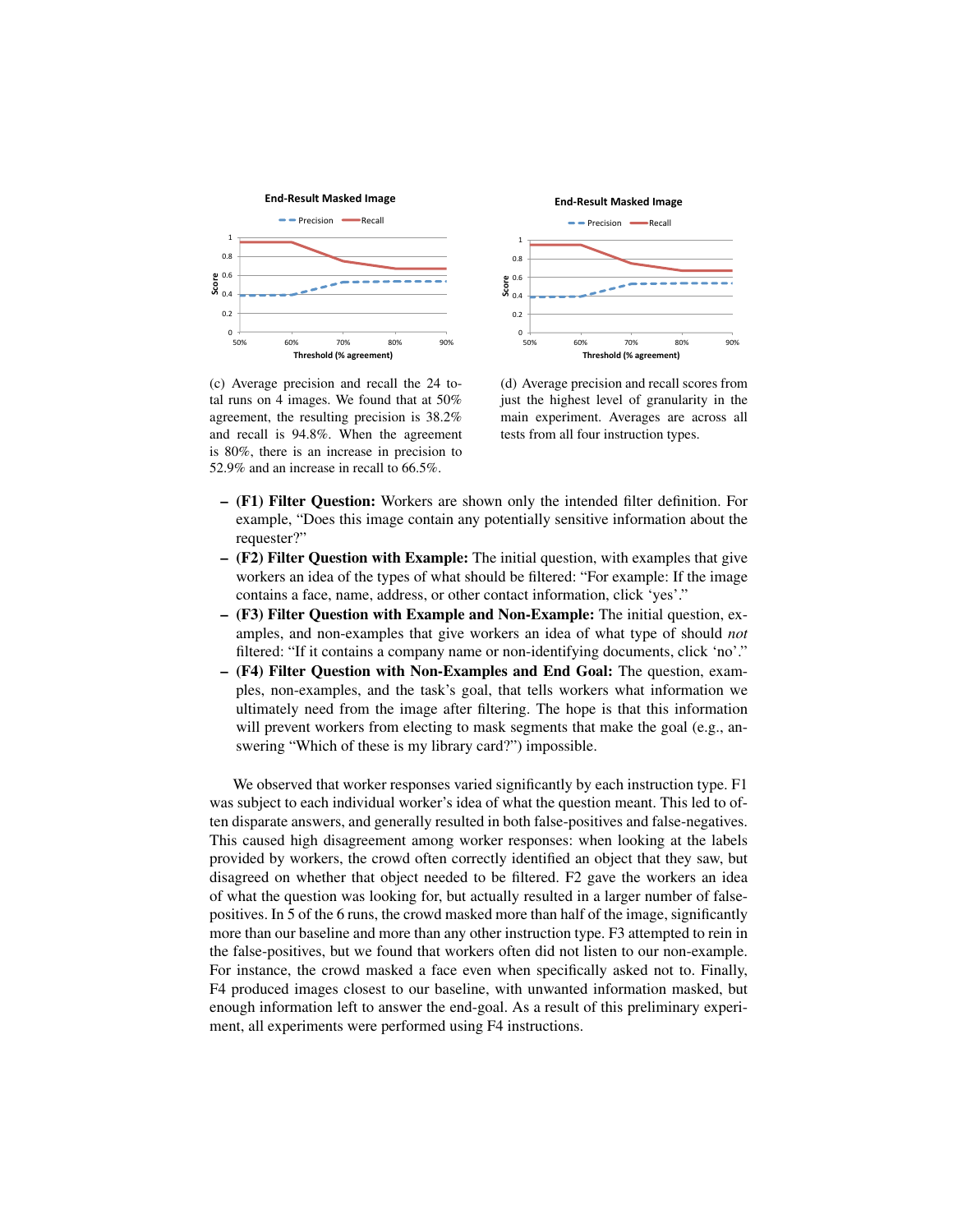### 6 Experimental Results

To evaluate how well workers can filter within the multi-level zooming and masking model, we ran an experiment that involved filtering for both sensitive information and personally identifiable information. Four images were tested for each of these conditions. The first image contained an assortment of cards lying on a table, two of which were credit cards. The second contained a man holding pieces of paper, some of which were bills with balances and other information on them (no account information was visible to workers). The third contained a fully addressed and stamped letter. The fourth image contained a police protest/arrest scene in which two faces of protesters were visible. We used three levels of granularity when filtering the images. The highest level was comprised of 16 segments, the middle level 6, and the lowest 3.

To measure our approach's performance, we calculated a baseline to compare results against. To validate the baseline, two coders completed the first image. Inter-rater reliability was calculated using a Cohen's kappa, with a score of .72.

We then completed a full run twenty-four times. Six times for each of the four images. For each image, three trials were run for sensitive information, and the other three for PII. Each image segment was viewed by 3 crowd workers, with a total of 1702 worker responses. Averaging the scores from the 24 total runs, we found that at a threshold of 50% agreement, the end result images had a precision of 38.2% and recall of 94.8%. When raising the agreement threshold to 80%, there is an increase in precision to 52.9% and an increase in recall to 66.5%. The magnitude of this change suggests that there is a high level of agreement between workers. Figure [1\(c\)](#page-10-0) shows the full span of precision and recall scores for the final, masked image that is generated. While precision is low (in part because we filter by segment), our high recall means that sensitive information is rarely left unfiltered.

Comparison to Single-Level Segmentation Figure [1\(d\)](#page-10-1) shows precision and recall scores when just considering the first (highest) level of granularity. At a threshold of 50% agreement, the single-phase filter had a precision of 46.2% and recall of 62.0%; at a 90%, precision is 54.6% and recall is 36.5%. Compared to the multi-level run, this resulted in a significantly lower recall but slightly higher precision. We also compared the F1 score (which aggregates precision and recall) for all four images of single-level to multi-level segmentation and found that there was a significant 29.8% improvement between single and multi-level, where F1 increased from .438 to .591 ( $p < .01$ ).

#### 6.1 Detecting Embarrassing Content

To evaluate the effectiveness of our approach at understanding highly subjective scenarios, we used three potentially embarrassing images, which contained scenes, such as a person picking their nose. We used three levels of granularity, and asked, "Does this image contain anything embarrassing?" Two images contained one segment with embarrassing content, while the third image did not. We received responses from 239 workers with each segment viewed by 3 workers, and observed that the crowd was able to identify both of the potentially embarrassing situations with a perfect score for both precision and recall, masking only the segments that contained the embarrassing scene.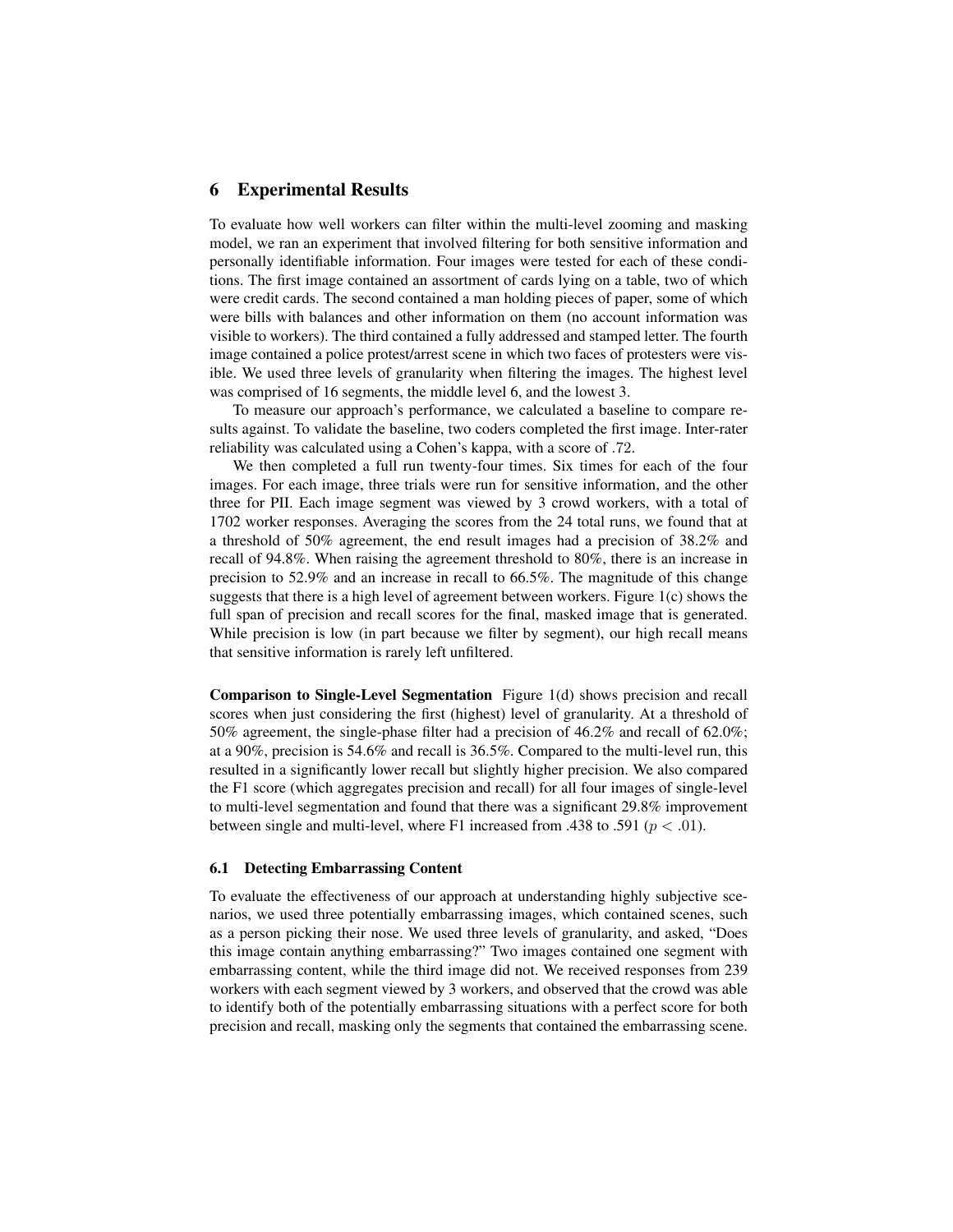#### 6.2 End-Goal Answerability

Key to the success of our approach is the ability for workers to still answer a desired question by looking at an image that has been masked. To evaluate this, we used three images that were filtered, from the mutli-level masking experiment. We then presented these masked images to 30 workers, along with the image's associated question: "How many pieces of paper is this person holding?", "Which of these is my loan package checklist?", and, "What is in this picture?". We asked workers whether they believed they were able to answer the question with the masked image they have been shown, and then to simply answer the question. Each question was shown to 10 unique workers. 90% of workers replied that they thought they could answer the question, and 90% of workers answered the question correctly (though the two sets are not a necessarily a union). This demonstrates that content filtering, even using the somewhat coursegrained (medium-low budget) divisions we did in our trials, can be done in a way that still allows for the end goal question to be answered.

# 7 Reducing the Cost of Masking

The cost of running our system is largely dependent on the levels of granularity that the user wishes to filter at, the size of the image, and the level of worker redundancy desired. We priced our tasks at an average of \$0.15, and used around 25 segments per image in total, across all levels. While this means each image would cost \$3.25 to filter, we specifically did not optimize for price, but instead focused on showing that it is possible to protect user information using a natural language-defined filter. For comparison, reducing the pay rate of these tasks to the U.S. minimum wage (\$7.25), would result in images costing \$1 each to filter.

### 7.1 Worker Prediction

To further reduce cost, we wanted to know if workers could effectively predict what is in segments adjacent to the image segment they were shown, without needing to actually show workers the content of those segments (similar to the handwriting completion by prediction in [\[19\]](#page-16-17)). To evaluate this, we chose a test set of image segments that fit under five categories: *(i)* information partially in scene, *(ii)* information out-of-scene with clear indicator, *(iii)* information out-of-scene with expected content, *(iv)* information out-of-scene with expected non-content, and *(v)* information out-of-scene with unexpected content / no-content baseline. We selected two images in each category (total: 10 images), and got 157 worker responses, with each image shown to 15 workers.

Overall, a progressively selective threshold can be set depending on how cautious (or thrifty) of a policy is desired (Figure [1\)](#page-13-0). To calculate segments that should be removed, we used a slightly more complex aggregation scheme than just setting a threshold: we selected the top-voted element (or multiple elements if there was a tie), as long as the maximum value was above 50%. Doing this gave an average precision across all images of 94.8%, with an average recall of 92.5%.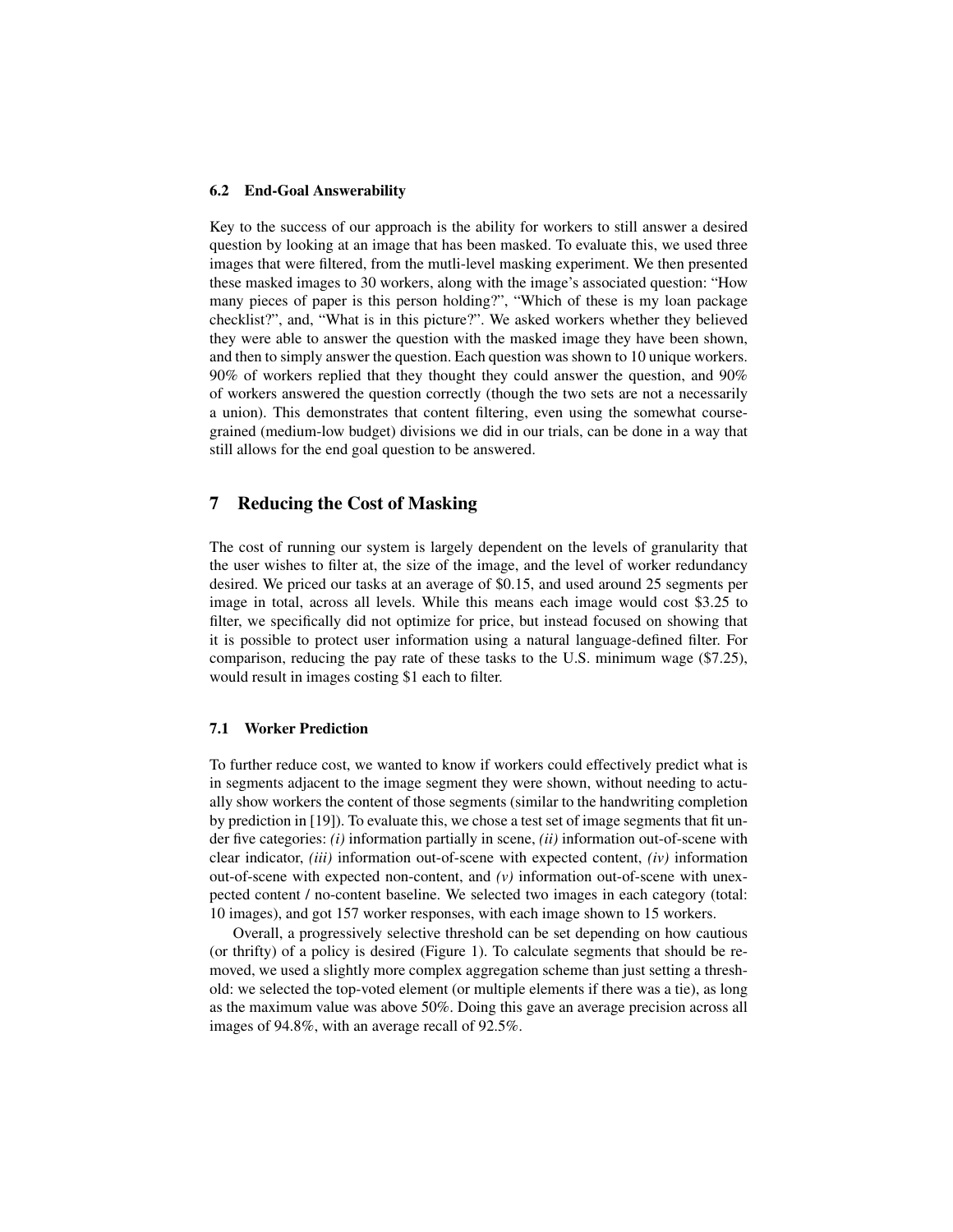

<span id="page-13-0"></span>Fig. 1. Plot of how many tasks would be skipped based on worker prediction in our example scenario as agreement rate threshold is increased.

### 7.2 Reducing Task Size

By using the crowd's predictive capabilities, we can reliably reduce the number of segments that need to be individually marked by workers by 17% while retaining 90% accuracy. This reduces the number of tasks that workers need complete. The number of granularity levels and max-cost can also be optimized for images of certain sizes, quality levels, and content-types. Increasing the number of images shown to workers per task would allow the filter cost per segment to be decreased because workers can more easily complete sets of tasks. To ensure that this does not undermine our core approach, the image segments should be drawn from disjoint pieces of the image, and comprise only a relatively small percentage of the image per worker.

Automated systems can also be used as a 'first pass', filtering content of a type that might present a risk. Computer vision approaches cannot accurately distinguish the context in which certain types of information are sensitive, but it guide the human-filtering process by having workers look only at segments that contains potenitally harmful *types* of information. This can even guide the use of CrowdMask at a higher level. For instance, an image not containing numbers in unlikely to contain harmful account information, so no filtering must be done by human workers.

### 8 Discussion

Our results demonstrate that we can accurately and reliably filter sensitive content based on natural language definition – even with subjective queries – without revealing the information to workers along the way. We show that this content masking is done in such a way that the initial question behind the image can still be answered.

#### 8.1 Worker Biases

We found that workers had particular biases to marking certain types of content as sensitive, even when it is not. For instance, an image of 10 cards lying on a table resulted over 50% of workers marking all segments that contained any card as sensitive, even though just 2 of the 10 cards were credit cards, and the rest non-sensitive cards, such as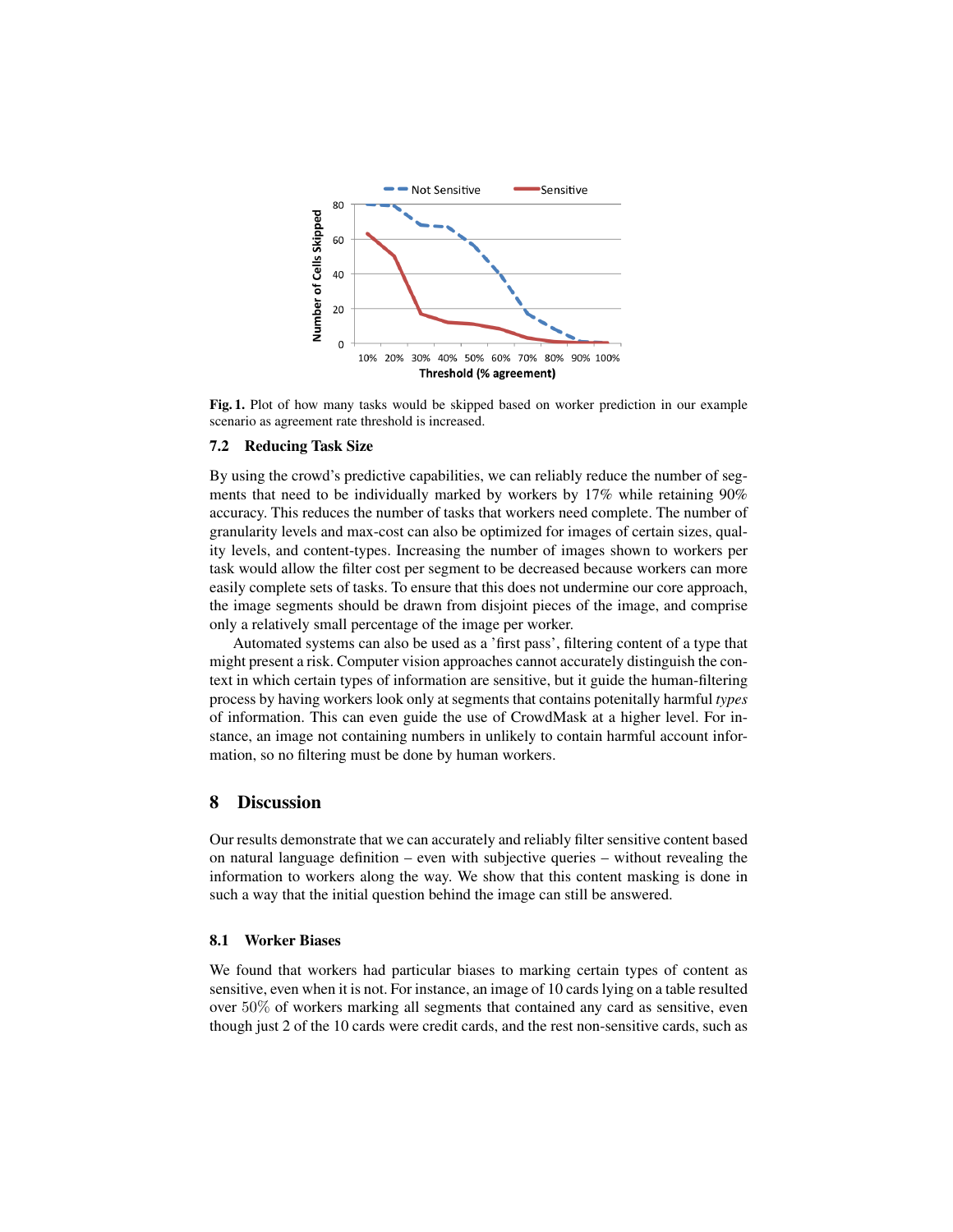a restaurant loyalty program membership. Similarly, when workers saw pieces of paper that contained numbers, charts, and graphs, some marked that content as sensitive even when they could not know what the text content actually was due to the low resolution of the image. Raising the worker agreement threshold eliminated this problem while still masking sensitive content. Given a more focused question, (e.g., embarrassing content) workers were adept at only filtering segments which contained such content.

#### 8.2 Content Labels

When workers answered a question about an image segment, they also provided a 1-2 word label to describe the segment. We found that these labels were highly informative as to how the worker answered the question. The labels ranged from high-level descriptions to low-level parroting of the content that they saw. For instance, if a worker saw a segment containing what appeared to be a portion of a credit card number, a few would simply label it as "sensitive," most would label it as "credit card" or "credit card numbers", and a couple would provide the actual numbers that they saw.

#### 8.3 Limitations

Our studies showed that our approach is able to successfully filter images in a way that prevents crowd workers from knowing the high-level information contained in the source image. Our analysis was performed using sample images and tasks derived from existing scenarios discussed in the literature. To fully understand how our approach would be used in practice requires recruiting people to create filters for their own potential tasks. However, many of the tasks that would benefit from our approach are not currently being run due to the risk of exposing private information. Running end-to-end experiments on an untested system poses substantial risk for the end user. For this reason we focus on understanding our system and its capabilities. By learning about how workers completed their task and establishing the capabilities of the system itself, we hope to be able to open a new option for crowdsourcing researchers and system builders to provide user protection.

While the our system is designed to thwart individual attacks, the information filtered remains at risk from coordinated group attacks [\[12\]](#page-16-4). If a sufficient number of workers colluded and shared images, they would likely be able to recreate the original content in the images. While communication channels are available to workers (e.g., forums) [\[8\]](#page-16-18), they tend to ally with requesters against coordinated attacks.

We are unaware of existing solutions to thwart coordinated crowd-based attacks that make use of information from multiple workers or sources. Although we focus on instances where attackers learn everything within the task, our work significantly increases the difficulty of effectively attacking a system.

### 9 Future Work

Based on our results, we have implemented a version of this system that uses JCrop (**<deepliquid.com/content/Jcrop.html>**) to let workers select the exact regions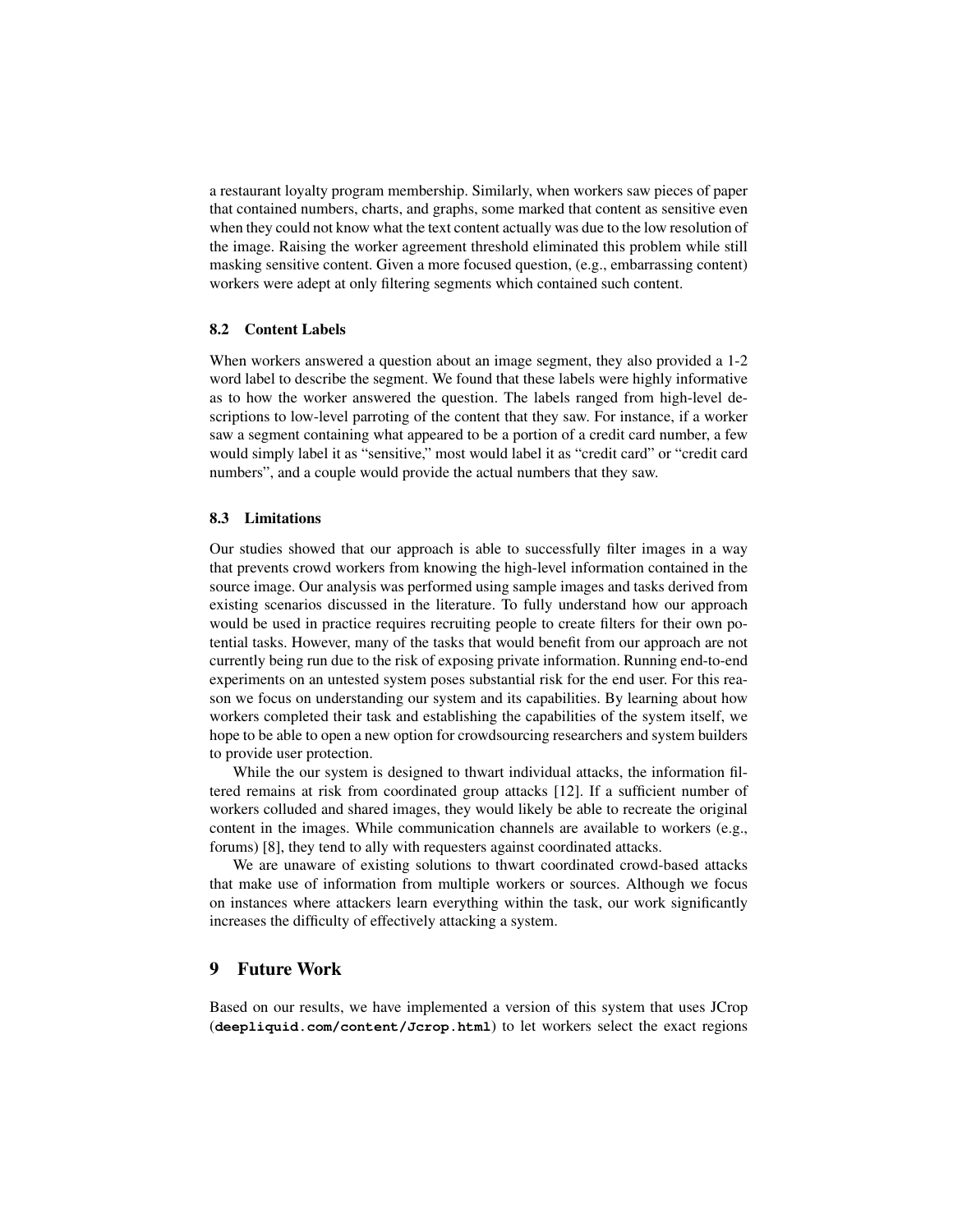they think are sensitive by simply clicking and dragging. These masks can be used to train automated computer vision systems to take over the task of finding a certain type of sensitive information over time. Using the tighter bounds generated by the next version of our approach can make this process more effective by restricting the space even further.

We can also use our pyramid workflow to filter other types of content:

- Text: We have also extended our approach to allow text to be filtered using the same core segmentation algorithm, but over one dimension, measuring segment size in number of words. When workers see words or phrases that might constitute sensitive information, we allow them to click the word and it is filtered out in their view. We did not take structural elements of the text (e.g., punctuation) into account, though this could be used in future systems.
- Audio: Segmenting audio can be done in a similar manner to text. However, because the word boundaries are not clearly discernible, words may be truncated in a single pass, even with automated segmentation assistance. To solve this, the "check board" method used in our image masking approach can be used to stagger responses and ensure complete coverage. Selecting the length of audio clips has the same trade-offs as images, larger clips provide more context, which leads to more context as well as more risk. Text-to-speech can be used to apply semantic labels even for audio-only tasks.
- Video: Much like images, video requires a 2-dimensional filter, as well as temporal division to avoid over-filtering. If audio is present, that can be handled as a separate task (less context, but potentially more secure), or as time-synchronous content that uses the same temporal division as the rest of the video.
- Other Media: Other forms of media, including hypermedia and structured content (e.g., databases or knowledge graphs) can also be handled if the appropriate segmentation methods are added. Structured forms of data may have an advantage in terms of privacy protection and cost because there is more a priori knowledge about constraints and where sensitive information is likely to arise.

### 10 Conclusion

In this paper, we have introduced a task-independent approach for filtering potentially sensitive information using the crowd. While automated approaches can only remove content in a coarse-grain fashion (i.e., based on type), we have shown that it is possible to use human intelligence to filter content using simple natural language queries, without exposing information to the workers themselves. Our novel pyramid workflow progressively "zooms out" from a fine-grained content segmentation (many small pieces) to a more coarse-grained segmentation (fewer large pieces), filtering content as soon as it can be identified as something the user did not intend for inclusion in the final image. We showed that this approach can effectively filter content, while hiding each piece of sensitive information from the constituent workers. Future work aims to make this process faster and cheaper, while maintaining the same "minimal-knowledge" property for workers – preserving as much user privacy as possible, even when a system itself powered by human intelligence.